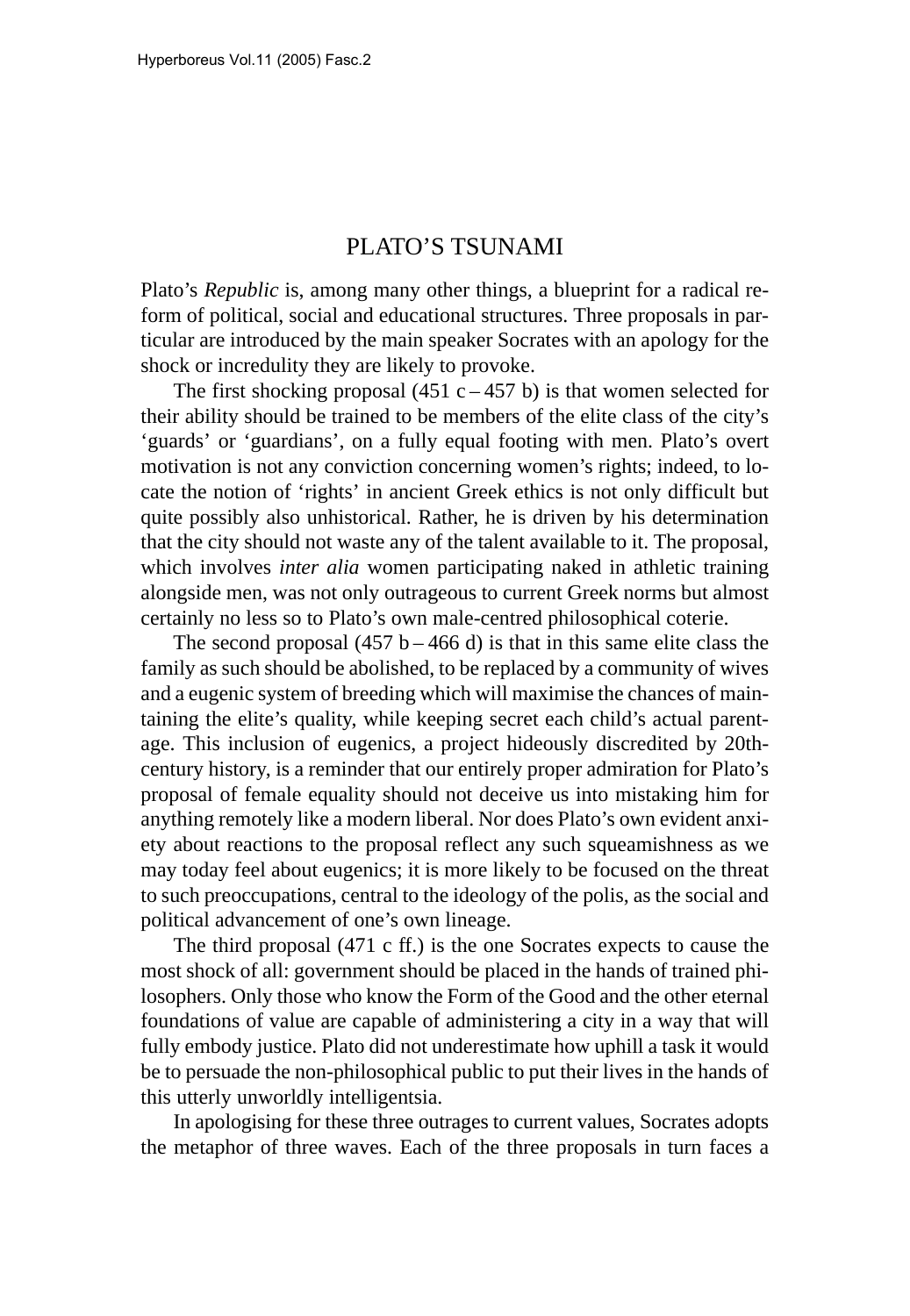'wave' ( $\kappa \hat{v}$  $\mu \alpha$ ) of reaction on behalf of the *status quo*, and the final one faces the biggest single wave within the 'triple wave' ( $\tau$  $\alpha$  $\lambda$  472 a).

What are we to make of this metaphor? In particular, what is the significance of *three* waves? The number is not the merely accidental result of Socrates' assembling and then counting up his most controversial proposals, because the word for a 'triple wave',  $\tau \rho \mu \omega$ , was well established in the Greek vocabulary by this date, and the list of three is clearly itself compiled with the meaning of that term in mind. According to W. S. Barrett's commentary on Euripides' *Hippolytus*,

> The word must originally have meant 'group or series of three waves', and so – in the common belief that every third wave was the largest – Pl[ato] *R[epublic]* 472 a [...]; the shift in sense to 'very large wave' (here and elsewhere) was probably helped by the common use of τρίς, τρι- as an intensive with adjectives and adverbs (τρὶς μάκαρ, τρὶς ἄθλιος, etc.; τριγέρων, τρίπαλαι).<sup>1</sup>

So far as concerns later ancient (and indeed modern Greek) usage, in which the word is extremely common, Barrett is clearly right that the  $\tau_{\text{PL}}$ prefix becomes a mere intensifier, so that the word comes to mean something no more specific than 'storm'. But in Plato, the earliest surviving prose author to use the word, the meaning 'triple wave' is plainly still alive, as Barrett acknowledges, and the only evidence that Barrett and innumerable others have been able to cite for its being a common belief that every third wave is biggest is from the very part of the *Republic* that we are now considering, where Socrates remarks (472 a): "I barely escaped from the two waves, and now you're urging upon me the biggest and most difficult of the triple wave ( $\tau$ pικυμία)". Socrates' remark is not in itself sufficient evidence that any such belief – a belief that could, after all, be easily falsified

<sup>&</sup>lt;sup>1</sup> W. S. Barrett, Euripides, Hippolytus (Oxford 1964) 386. Cf.: H. Lloyd-Jones, "Modern interpretations of Pindar: the second Pythian and seventh Nemean Odes", JHS 93 (1973) 130, who cites Barrett's note in the course of commenting on Pindar, N. 7. 17: "The third wind  $[\tau \rho \tau \alpha \hat{\alpha} \circ \nu \alpha \hat{\alpha}]$  is the wind that will stir up the third and most formidable of three successive waves; the same notion is in Plato's mind when in a famous passage of his Republic he compares the problems presented to Socrates by the formidable task of justifying the communistic elements of his ideal state to three successive waves, the last being the greatest, which he must stand up to". If what I shall go on to argue is correct, such could indeed be the meaning of the Pindaric expression (for wind as supposed cause of the waves in question, cf. n. 8 below), even if it will presumably have to be divorced from the further notion that every third wave is the biggest.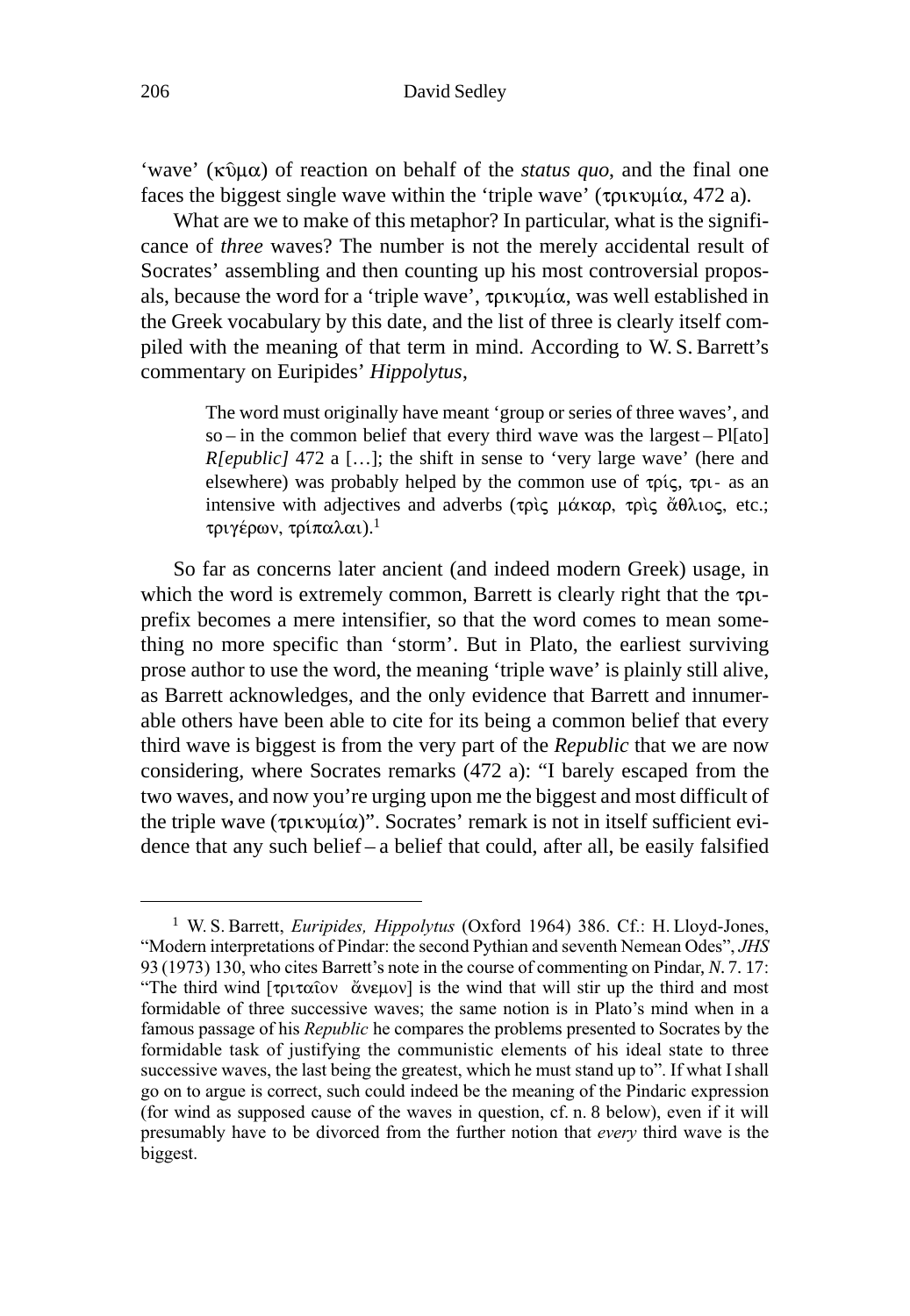by anyone spending five minutes at the beach  $2$  – was held by either Plato or anyone else.

Besides, the word  $\tau$  pux  $\mu$  is most naturally understood as designating a triple wave, not a third wave, and that assumption finds confirmation in Aeschylus' *Seven against Thebes*, where a huge and threatening wave is characterised as 'three-taloned' (κῦμα ... τρίχαλον, 758–760).<sup>3</sup> A much more plausible explanation of the three-wave image is available, or so I shall now go on to argue.

None of us is likely ever to forget how on 26 December 2004 an earthquake in the Indian Ocean triggered a tsunami, a massive wave which horrifyingly devastated entire coastlines and drowned some hundreds of thousands of people. Press reports of eye-witness accounts again and again spoke of a sequence of *three* waves, of which – as in Plato's image – some said that the third was the biggest and deadliest. Nor is this pattern unique to the 2004 tsunami, for reports of many past occurrences of the same natural phenomenon confirm that the three-wave sequence is, if not an invariable, at any rate a typical pattern. A tsunami is strictly speaking not a single wave but a series of waves, coming at intervals of between ten and forty-five minutes, with three waves a commonly reported total. Thus, to pick some prominent examples, the 1755 Lisbon earthquake was followed by a tsunami consisting of three waves,<sup>4</sup> the tsunami that devastated the north-western coast of Papua New Guinea on July 17 1998 was constituted by three waves, and the Alaskan tsunami of 17 November 2003 was likewise reported as a three-wave sequence.

Equally, there can be no doubt that the seismically active eastern Mediterranean region experienced tsunamis in the classical period, as it has continued to do in modern times.<sup>5</sup> The tsunami that hit the Cycladic island of

<sup>&</sup>lt;sup>2</sup> Admittedly Ovid's implication (*Tr.* I. 2. 49) that every *tenth* wave is the biggest is ultimately just as open to disproof, but it is at least less obviously contradicted by expe $r$  rience

 $3$  See further, note 16 below.

<sup>4</sup> Cf.: J. T. Kozak, Ch. D. James, "Historical Depictions of the 1755 Lisbon Earthquake", paper published at http://nisee.berkeley.edu/lisbon/ by the National Information Service for Earthquake Engineering.

 $5$  A. G. Galanopoulos, "Tsunamis observed on the coasts of Greece from antiquity to present time", Annali de Geofisica XIII (1960) 369–386. Cf. the catalogue compiled by Demetrius Callatianus and reproduced at Strabo I. 3. 20. 1–31, and, among other descriptions of tsunamis, Thucydides III. 89. 2–5 (an event of 426 BC). Further modern studies bearing on this theme include W. Capelle, "Erdbebenforschung",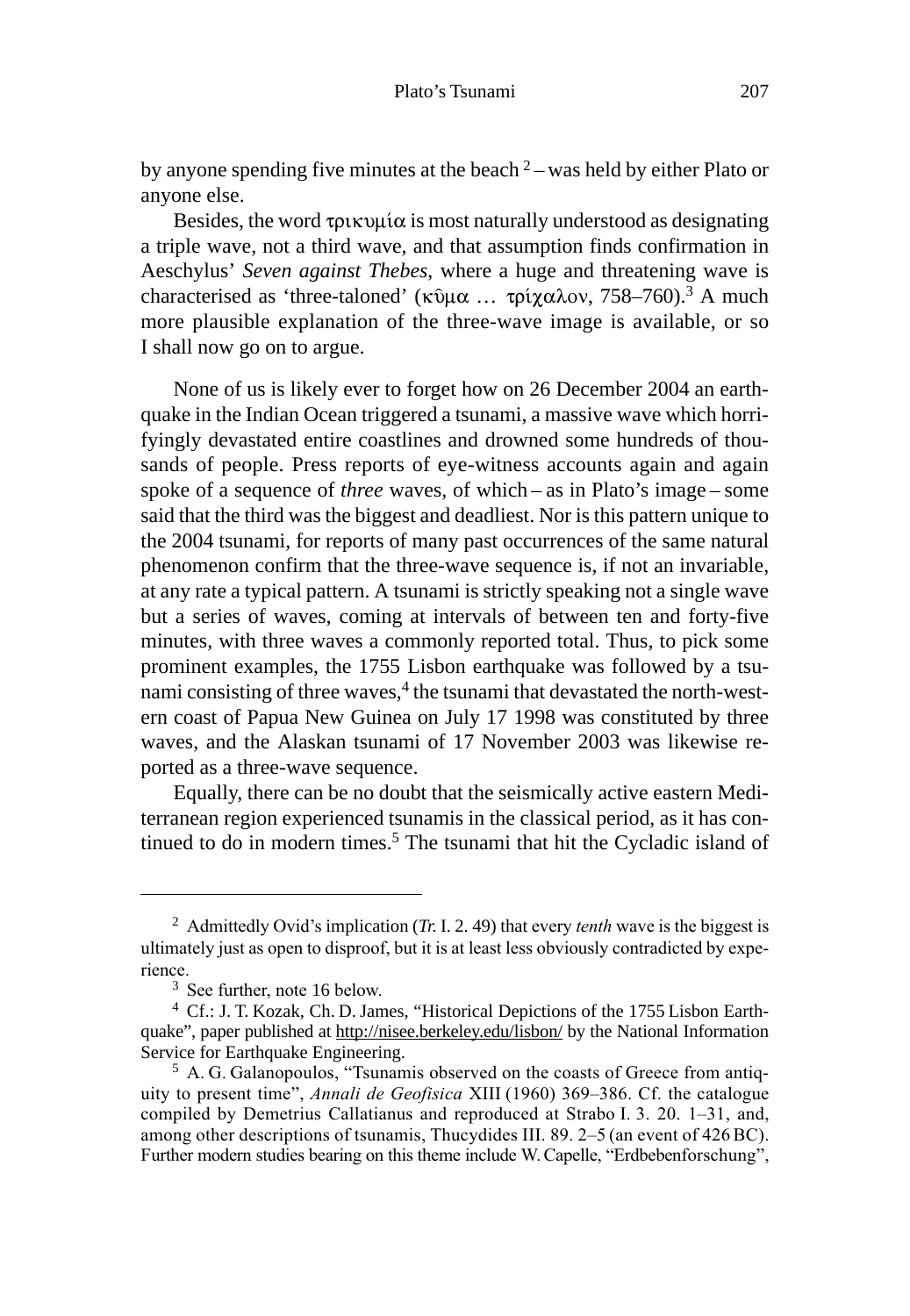Amorgos as recently as 1956, triggered by an earthquake measuring 7.7 on the Richter Scale, was 25 metres high and killed 56 people.

There is, incidentally, an additional respect in which Greek tsunamis, including the recent Amorgos one, are sometimes reported in terms of three waves, namely three simultaneous waves heading off in three different directions from the epicentre.<sup>6</sup> This phenomenon may have contributed further to the currency of the 'triple wave' locution. It was, it seems, overdetermined that the word  $\tau$ *pukvula* should be associated with the tsunami, regardless of how complete or defective speakers' knowledge was of the precise phenomena involved.

Probably the most celebrated ancient Greek tsunami is the one that destroyed the town of Helike on the Gulf of Corinth in 373 BC. Two years before the Battle of Leuctra, Strabo tells us, Helike was deluged by a huge wave following upon an earthquake.<sup>7</sup> The catastrophe, he adds, was attributed to the wrath of Poseidon.

This attribution to Poseidon was a natural enough assumption to make about the god who was after all by tradition both the 'earth-shaker' and the controller of the sea. That dual role itself makes a great deal more sense if we suppose that the earthquake-tsunami link was present all along in the Greek consciousness. And there is evidence to confirm this. Thucydides, for example, maintains that the dependence of tsunamis on preceding earthquakes must be an invariable causal link, but does not even hint that the link as such is his own discovery.8 And Aristotle (*EN* III. 7, 1115 b 27) uses a proverbial

RE Suppl. IV (1924) 348; G. A. Papadopoulos, "Tsunamis in the East Mediterranean: A Catalogue for the Area of Greece and Adjacent Seas" (2001), paper published at http://www.gein.noa.gr/services/tsunami.htmand; D. Dominey-Howes, "Documentary and geological records of tsunamis in the Aegean Sea region of Greece and their potential value to risk assessment and disaster management", Natural Hazards 25 (2002) 195–224. For the historical significance of Greek tsunamis cf. also: R. Bittlestone, J. Diggle, J. Underhill, Odysseus Unbound: the Search for Homer's Ithaca (Cambridge 2005) esp. pp. 489 ff.

<sup>&</sup>lt;sup>6</sup> Cf. Strab. I. 3. 20. 14–17 (κῦμά τε ἐξαρθὲν τριχῆ τὸ μὲν πρὸς Τάρφην ἐνεχθῆναι καὶ Θρόνιον, τὸ δὲ πρὸς Θερμοπύλας, ἄλλο δὲ εἰς τὸ πεδίον ἕως τοῦ Φωκικού Δαφνοῦντος, which incidentally mirrors the way in which a tsunami is often spoken of in the same breath as *a* wave and *three* waves); also the later Greek tsunamis described by Galanopoulos (n. 5) 378 (the Leucas tsunami of 1869) and 380 (the Amorgos tsunami of 1956).

<sup>&</sup>lt;sup>7</sup> Strab. VIII. 7. 1. 55 – 2. 4; 7. 2. 20–37; cf. Diod. Sic. XV. 48, Paus. VII. 24. 12. 1–10.

<sup>&</sup>lt;sup>8</sup> Thuc. III. 89. 5, αἴτιον δ' ἔγωγε νομίζω του τοιούτου, ή ισχυρότατος ο σεισμὸς ἐγένετο, κατὰ τοῦτο ἀποστέλλειν τε τὴν θάλασσαν καὶ ἐξαπίνης πάλιν ἐπισπωμένην βιαιότερον τὴν ἐπίκλυσιν ποιεῖν· ἄνευ δὲ σεισμοῦ οὐκ ἄν μοι δοκεῖ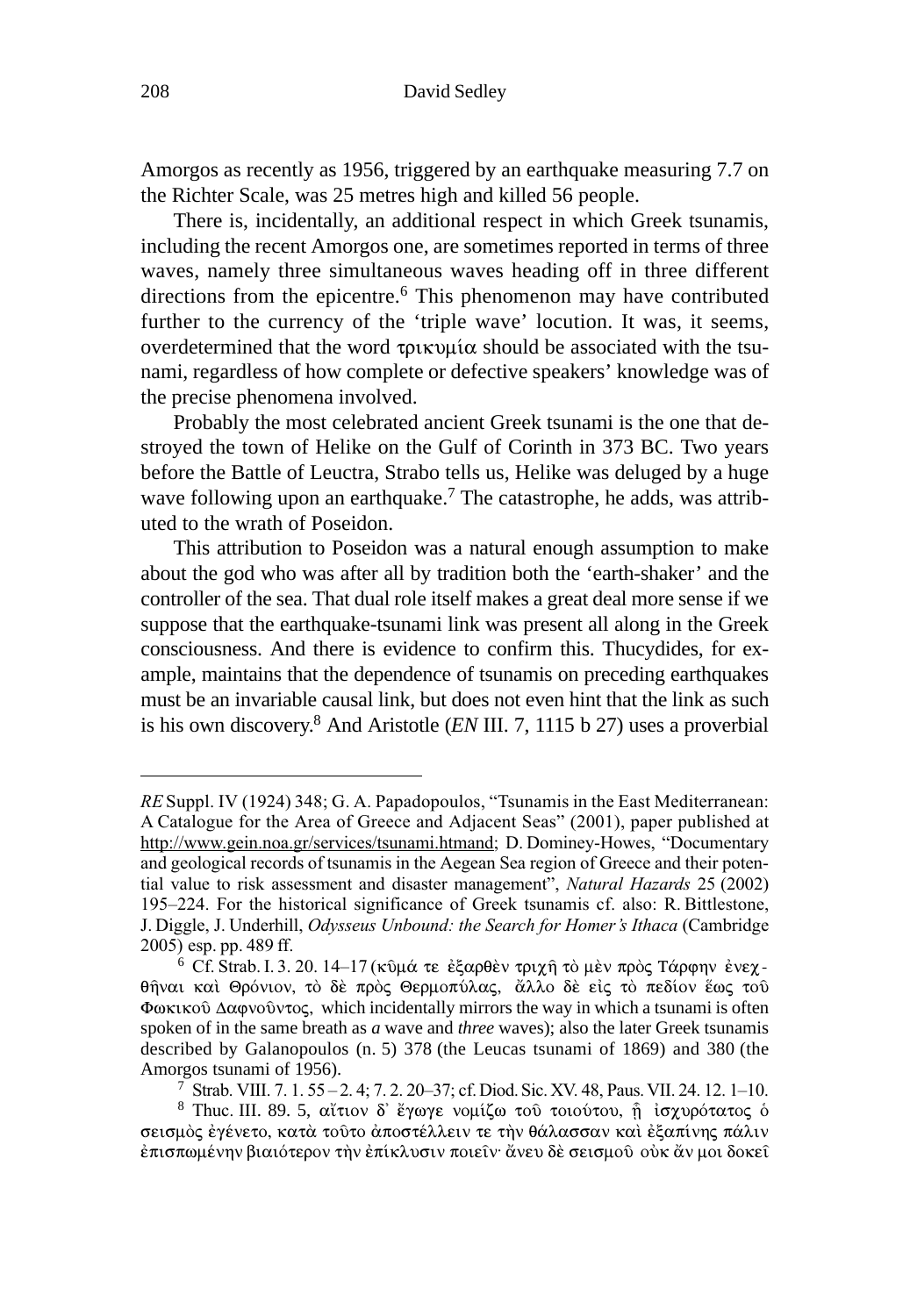expression for entirely fearless people such as the Celts: 'they fear neither earthquake nor waves'. Clearly a reference here to ordinary waves would be utterly anticlimactic after the preceding mention of an earthquake. The expression must be referring to a single phenomenon: an earthquake along with the ensuing tsunami waves.<sup>9</sup> Finally, in Plato's *Timaeus* (25 c – d) the destruction and submersion of Atlantis was the result of 'enormous earthquakes and floods' – perhaps a further allusion to the tsunami phenomenon. Even if more the stuff of fantasy than of history, this would once more confirm the presence of the earthquake-tsunami link in the Greek consciousness.

The date of Helike's inundation, 373, is likely to be extremely close to that of Plato's composition of the *Republic*, and, if it preceded it, might in principle have inspired his use of the metaphor, enabling him to appeal to his audience's live memories of the cataclysm. But there are reasons to doubt such a conjecture.

For one thing, not only does none of our surviving references to the Helike disaster mention a triple wave-structure in connection with it (which in itself would be unremarkable), but, worse, a recently discovered epigram of Posidippus explicitly speaks of Helike as being destroyed 'by one wave'.10 This is not in itself conclusive evidence, because the same expression, 'one wave', might easily have been used of the 2005 tsunami, despite its additionally reported triple structure; but it does suggest at the very least that popular perceptions of the Helike wave did not pay sufficient attention to the number of component waves – if indeed there were more than one – to make Plato's 'three waves' a likely allusion to it.

Secondly, Plato's *Euthydemus*, which for stylometric reasons I take to predate the *Republic* by a significant number of years,<sup>11</sup> at 293 a uses the

τό τοιούτο ξυμβήναι γενέσθαι. A contrasting view is that of Aristotle, Meteor. II. 8,  $368$  a  $34 - b$  12, who likewise recognizes the phenomenon of coincident earthquake and tsunami, referring to the Helike disaster in particular, but takes them both to share a single cause, namely wind.

<sup>&</sup>lt;sup>9</sup> In a parallel passage of the *Eudemian Ethics* (1229 b 27-29) Aristotle adds that the Celts make armed attacks on these waves - again, not just any waves but, as he makes specific, highly dangerous ones.

<sup>&</sup>lt;sup>10</sup> ένι κύματι παίσας, Posidippus 20. 1, in: C. Austin and G. Bastianini, *Posidippi* Pellaei quae supersunt omnia (Milan 2002).

<sup>&</sup>lt;sup>11</sup> See: C. H. Kahn, "On Platonic chronology", in: J. Annas and C. Rowe (ed.), New Perspectives on Plato, Modern and Ancient (Cambridge, Mass. - London 2002) 93-127 for well-reasoned acceptance of a basic stylometric division of Plato's dialogues into three groups, according to which the Republic is in the small transitional group leading on to the final group of six late dialogues, while the *Euthydemus* stands among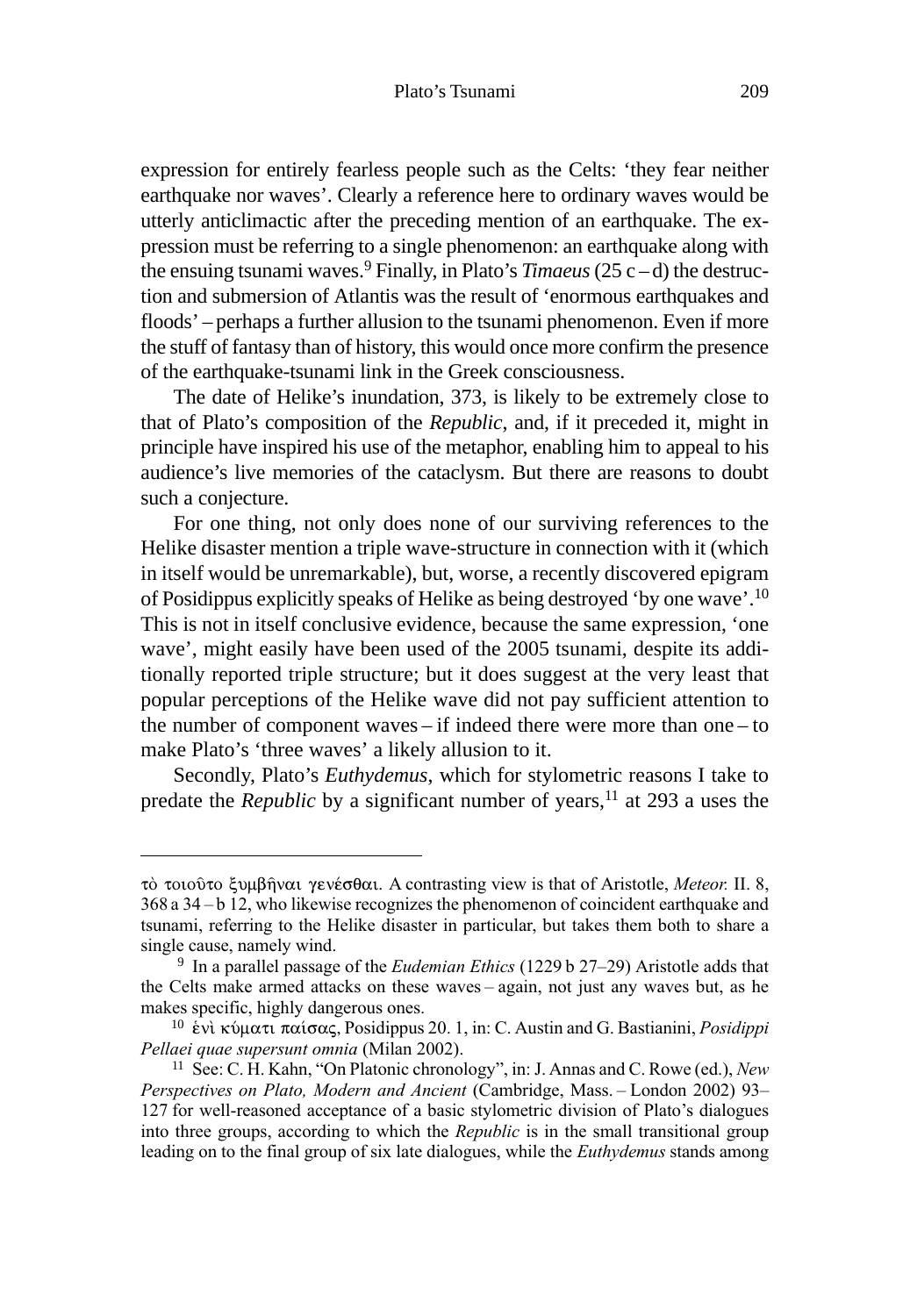#### 210 David Sedley

term  $\tau$ ρικυμία in a context where it is easy to assume an oblique forward reference to the *Republic*'s third wave. Socrates' self-confessed philosophical  $\tau$ ous  $\alpha$  there lies in the danger of vacuity in explaining what could possibly serve as the 'good' which rulers' knowledge enables them to confer on others: if the good is itself knowledge, then the only good that their knowledge can confer is… that knowledge itself! It is presumably no coincidence that the *Republic*'s third wave is stirred up by the proposal of *philosopher* rulers, whose knowledge will have an external object, the Forms, or more specifically the Form of the Good, thus breaking out of the vicious circle that Plato's earlier Socrates was unable to resolve.12 This would suggest that the *Republic*'s metaphor was foreseen some years ahead, and was therefore not a direct borrowing from hot news.

Thirdly and finally, there is no need to insist that, for Plato's metaphor to be understood, an event such as the Helike catastrophe had to be fresh in the minds of his contemporary readers. The phenomenon, including its typical three-wave structure, had almost certainly long been well known. We in fact possess, or so it seems to me, an eloquent description of it dating from 428 BC. It occurs in the very passage of Euripides' *Hippolytus* on which Barrett, as quoted above, was commenting. The messenger is describing the monstrous bull sent by Poseidon, which has emerged from the sea and so terrified Hippolytus' horses as to precipitate his death. Before the monster itself emerges, we get a description (1198–1214) which seems to me designed to evoke the familiar sequence of a massive earthquake followed by a tsunami:

> As we entered the deserted region, where there is a headland jutting beyond this land in the direction of the Saronic sea, from it a noise in the ground like the thunder of Zeus send forth its deep roar, terrifying to hear. … And looking towards the sea-lashed headland we saw an awesome wave ( $\kappa\hat{v}\mu\alpha$ ). It was riveted to the sky, so that my eyes were blocked from seeing the coast of Skiron, and it hid the isthmus and the rock of Asclepius. Next, swelling up and foaming all around with much froth, it advanced with a sea-driven blast towards the shore where Hippolytus' four-horse chariot was. And along with the actual surf and triple wave (τρικυμία, 1213), the wave (κῦμα) sent forth a bull, a savage monster...<sup>13</sup>

the stylometrically undifferentiated great bulk of the dialogues preceding those two final phases.

 $12$  I owe the link between the two passages to Myles Burnyeat, although he may disagree about whether the allusion to the *Republic* is prospective, as I take it, or retrospective.

 $13$  αύτω δέ συν κλύδωνι και τρικυμία

κῦμ᾽ ἐξέθηκε ταῦρον, ἄγριον τέρας.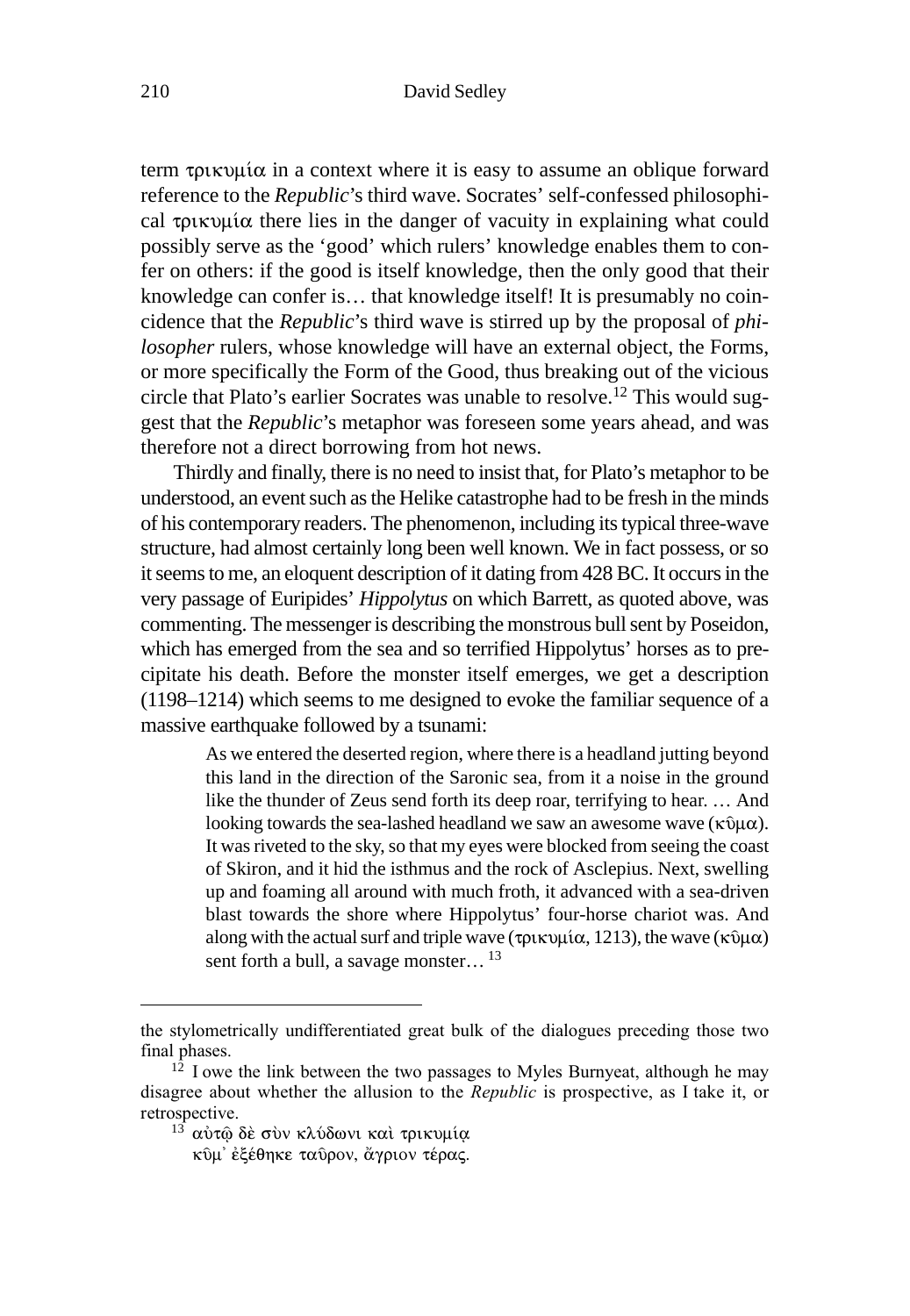The opening description of a terrifying noise from the ground suggests a massive earthquake. True, a natural earthquake will normally involve at most a low rumbling noise from the ground, hardly the thunderous one described here, and in open countryside it will normally generate less secondary noise than in a city. Still, the degree of exaggeration is no more than one expects when a prodigious event is being evoked in poetic discourse. And, correspondingly, it is likely that the frightening character of earthquake noise had already been exaggerated in the popular consciousness. Thus Aristotle (*Meteor*. 368 a 24) reports that earthquakes "emit all kinds of noises, so that sometimes, as the tellers of marvels put it, the earth seems to bellow".

Euripides' sequence, then, is that of an earthquake followed by a giant wave. This is already enough to mark the event from the start as a tsunami – a not insignificant detail which as far as I am aware has passed unnoticed in modern discussions of the passage. In the light of that identification, the inclusion of  $\tau$ ρικυμία may well be significant too. It must at first seem odd, if not incoherent, that a single wave  $(\kappa \hat{v} \mu \alpha)$  is here described as incorporating a triple wave ( $\tau$  $\rho$ ικυμία).<sup>14</sup> But that very oddity reflects the typical talk of tsunamis.15 Much as the Pope wears a crown which consists of three crowns, so too a tsunami is regularly spoken of as a giant wave (singular), yet also as constituted by a series of (typically three) waves. Although Aeschylus' 'three-taloned' 16 wave may convey this slightly more elegantly, the very oddity of Euripides' language in the last lines tends to confirm that locutions inspired by the tsunami phenomenon are showing through in his description.

With the bull's emergence, we leave behind the realm of natural phenomena and enter that of the fantastical. But the lesson down to this point seems clear. The natural phenomenon of the tsunami, an earthquake followed by a towering wave which is itself further analysable as a triple one, was well enough known to be drawn upon by Euripides in setting a suitably menacing scene for a supernatural epiphany.

<sup>&</sup>lt;sup>14</sup> G.O. Hutchinson, Aeschylus, Septem Contra Thebas (Oxford 1985) ad 758, discussing  $\kappa \hat{v} \mu \alpha$  ...  $\tau \rho \hat{i} \chi \alpha \lambda \sigma \nu$  (see above), takes  $\kappa \hat{v} \mu \alpha$  not as a count noun designating a single wave, but as 'swell'. That same interpretation, if adopted, would lessen the oddity of Euripides' words, but not suffice to remove it.

 $15$  Cf. n. 6 above.

<sup>&</sup>lt;sup>16</sup> Editors since Paley have seen Aeschylus' κῦμα ... τρίχαλον as a picturesque variant on τρικυμία. If they are right the expression, by interpreting τρικυμία in terms of three 'talons', helps confirm my proposal that the 'three' in it was understood as indicating the wave's triple structure, not merely its size.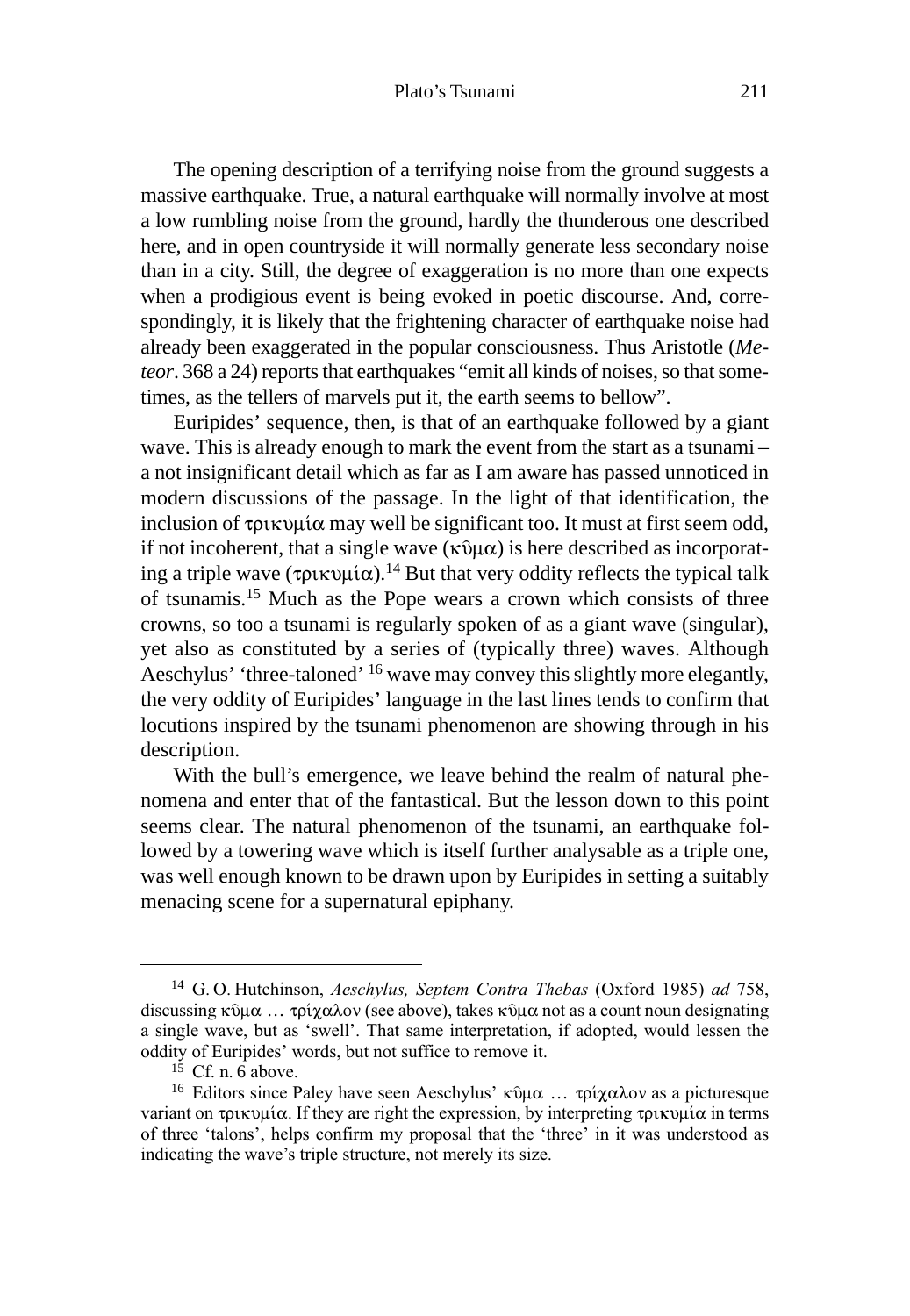#### 212 David Sedley

If I am right, both the three-wave phenomenon and the association with earthquakes were familiar enough features of the tsunami to occur in a description of a prodigious event such as we find in the *Hippolytus*. Another widely reported feature of the 2004 tsunami was that before the first wave arrived the sea drew back, leaving large stretches of the sea-bed exposed, complete with floundering fish. This too is a regular feature of tsunamis, described briefly by Thucydides (III. 89. 5) and in graphic detail by Ammianus Marcellinus (26. 10. 15–19) with regard to the great tsunami of 365 AD, to whose aftermath he had been an eye-witness.17 Does it occur elsewhere in ancient descriptions of the same phenomenon? Conceivably it does. In a passage I have already cited, Aeschylus, *Seven against Thebes* 758–761, the chorus speaks figuratively of a giant wave hitting the 'stern' of the city: "It is like a sea that brings a wave of evils: one wave falling, but it pushes up another, a three-taloned one, which seethes around the very stern of the city…" 18 Since the city is represented as a ship, hit by a wave while at sea or at anchor, there is no direct appeal here to the phenomenon of a tsunami deluging a city, in the way that Helike was later to be deluged. But the very specific detail of one wave going down, only to push up a subsequent huge triple wave, sounds once again as if it could preserve and embody, however imprecisely, the folk memory of past tsunamis.19

These passages – more especially the Euripidean one – suggest that the salient features of a tsunami were sufficiently imprinted on the ancient Greek consciousness to be invoked allusively in poetic discourse. Even if, understandably in view of the phenomenon's relative rarity, a variable degree of precision is evident in the allusions to it, the tsunami's anatomy may nevertheless seem, at the very least, to have bulked larger in the minds of classical Greeks than it did in those of the modern western public prior to the 2004 catastrophe.

Returning now to the *Republic*, we can see the advantages of taking the references there too to be designed to evoke a tsunami.

<sup>&</sup>lt;sup>17</sup> See the detailed study by G. Kelly, "Ammianus and the great tsunami", Journal of Roman Studies 94 (2004) 141-167.

 $^{18}$  κακῶν δ' ὥσπερ θάλασσα κῦμ' ἄγει,

τὸ μὲν πίτνον, ἄλλο δ' ἀείρει

τρίχαλον, ὃ καὶ περὶ πρύμναν πόλεως καχλάζει.

<sup>&</sup>lt;sup>19</sup> The *prima facie* plausible alternative would seem to be a wave breaking on the beach and flowing back under the next breaker. But this relatively banal reading is discouraged by the further information that the wave thus pushed up buffets a ship, presumably not a beached one.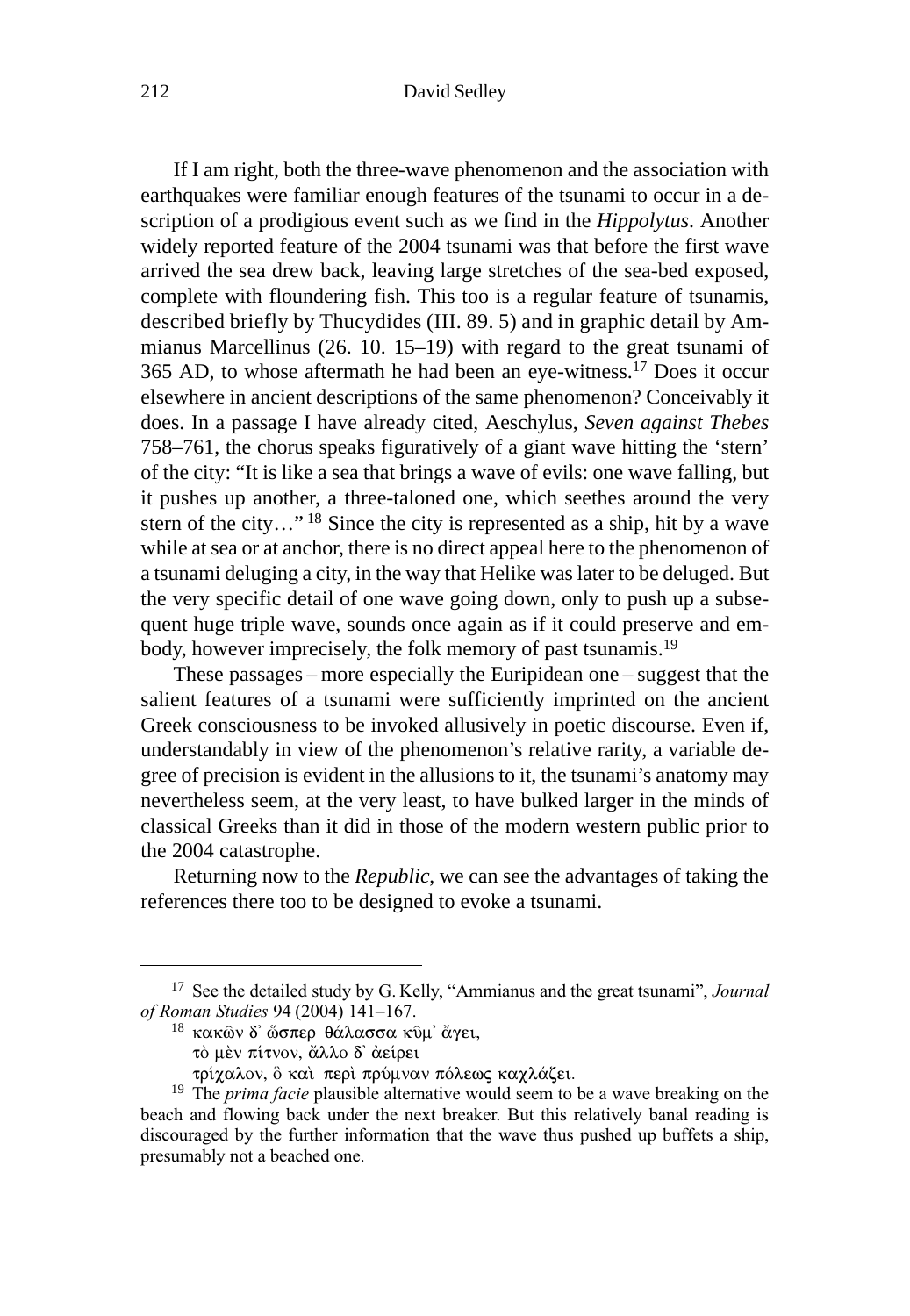## **The first two waves, 457 b 7 – d 3**

'So concerning the law about women, when we stipulate that our male and female guards should pursue all their activities in common, let's talk of this as one wave ( $\kappa$ 0 $\mu$  $\alpha$ ), so to speak, that we have escaped, with the result that we haven't been altogether drowned in a deluge  $(\kappa \alpha \tau \alpha \kappa \lambda \omega \zeta \epsilon \nu, 457 b 8-9)$ and that the thesis is somehow self-consistent as to the feasibility and utility of what it says?'

'Quite so', he said. 'It's no small wave you're escaping'.

'You'll say it's no *big* wave when you take a look at the next one'.

'Tell me, then', he said, 'and let me take a look'.

'This law', I said, 'and the others that went before lead to the following one'.

'Which?'

'That all these women should belong in common to all these men, and that none should cohabit privately. And that they should have their children in common, so that parents don't know who are their children and children don't know who are their parents'.

## **The third wave, 472 a 3–7, 473 c 2 – d 6**

'…I barely escaped from the two waves, and now you're urging upon me the biggest and most difficult of the triple wave ( $\tau$  $\rho$ ικυμία). When you see and hear it, you will entirely forgive me and see that it was after all reasonable of me to be hesitant and nervous about voicing so unbelievable a thesis and seeking to examine it'.

[…….]

'I've reached what we compared to the biggest wave  $(\kappa \hat{v} \mu \alpha)'$ , I said. 'And it is going to be stated, even if it is destined, like a laughing wave, to drown us in a deluge ( $\kappa \alpha \tau \alpha \kappa \lambda \psi(\epsilon \nu)$  of mockery and unbelievability. Consider what I am about to say'.

'Say it', he replied.

'Unless', I said, 'either philosophers become kings in the cities, or those who are now called kings and rulers become, to a sufficient degree, authentic philosophers … there is no respite from trouble for the cities, Glaucon, or, I think, for the human race'.

The three proposals in question are radical reforms, calculated to obliterate certain existing socio-political structures. Socrates' fear is that his own agenda will be washed away *with* these, in a deluge of outraged incredulity. Although in English usage the word 'deluge' can be deployed hyperbolically to describe something as mild as a downpour of rain, the Greek verb  $\kappa \alpha \tau \alpha \kappa \lambda \omega \zeta \epsilon \nu$ , which occurs in both the above passages, is the proper word for singling out the action of genuinely catastrophic floods –